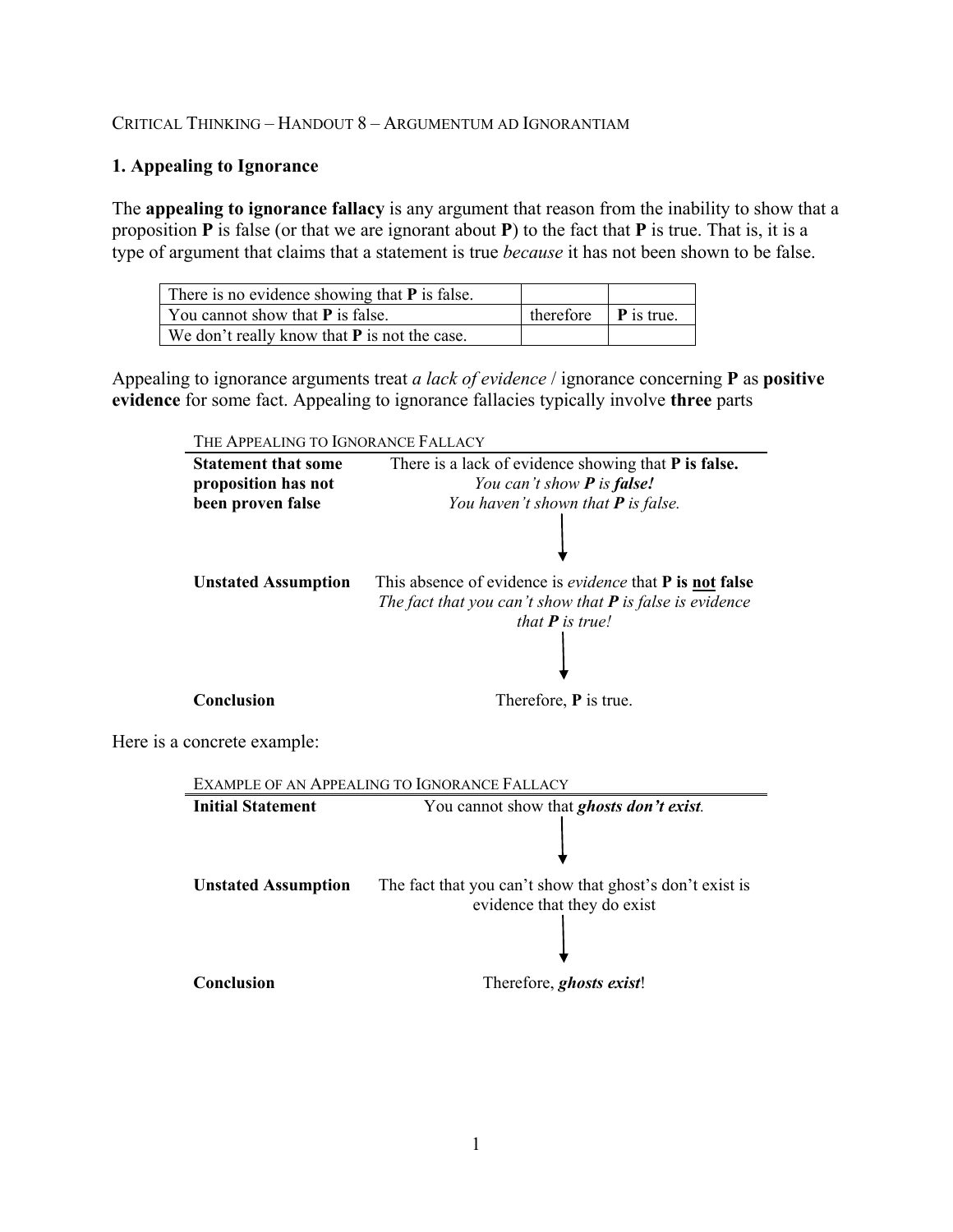Of course, appealing to ignorance arguments come in a variety of different forms:

EXAMPLES OF THE APPEALING TO IGNORANCE FALLACY

- 1 Jon: You should sleep with me tonight. Liz: Why should I? Jon: There isn't any good reason why you shouldn't. *Therefore*, you should
- 2 No one has ever proven that God does not exist. Therefore, God does exist.
- 3 You cannot show that you didn't steal a cookie from the cookie jar. Therefore, you did.
- 4 There is something in the sky, but I don't really know what it is. You know, I can't really prove that it isn't a UFO. Therefore, it is!
- 5 I don't know Liz isn't cheating on me. I really have no evidence to suspect she is. But, I can't prove that she *isn't cheating on me!* I don't know where she is at every moment. You know? I think she is cheating on me!

**Appealing to ignorance arguments[1](#page-1-0)** are *fallacious* for at least two reasons. First, a lack of evidence in support of the claim that **P** is false is an *absence of evidence* about an issue. It is not *positive* evidence that **P** is true. Second, if such arguments were true, then we could use the fact that we don't something is not the case to infer a wide variety of wild facts. For example, we can show that bigfoot, god, ghosts, invisible blobs all exist since there is no evidence that they don't exist.

# **2. A Common Confusion: Evidence of Absence**

The appealing to ignorance fallacy is committed when we reason from an *absence of evidence* to some definite conclusion. However, we routinely reason from there being evidence that something is absent to positive conclusion. Compare the following two arguments:

| <b>ABSENCE OF EVIDENCE</b>                                                                              | <b>EVIDENCE OF ABSENCE</b>                      |
|---------------------------------------------------------------------------------------------------------|-------------------------------------------------|
| There is no evidence that it didn't rain. And                                                           | Whenever it rains, the ground is wet. Well, the |
| besides, you can't prove that the ground wasn't wet $\parallel$ ground is not wet. Therefore it rained. |                                                 |
| five minutes ago. Therefore, it rained.                                                                 |                                                 |

Arguments that make use of an evidence of an expected absence do not commit the appealing to ignorance fallacy because they do not treat our lack of evidence (or ignorance) about something to some positive conclusion. These types of arguments instead commonly reason from the positive association of two things **rain-and-wet-ground** and the absence of one of those **wetground** to the absence of the other. Here are several other examples:

EXAMPLES OF THE REASONING FROM EVIDENCE INVOLVING AN ABSENCE

- 1 If John loved me, he would tell me he loves me. But, you know, John has never uttered the words "I love you". Therefore, he doesn't love me.
- 2 I've seen many patients that have the T-virus. When the T-virus is in your system, you will turn to a flesh-eating zombie in one hour. Well, it has been five hours since you have been bit. I think it is safe to say you don't have the T-virus.
- 3 A guilty man always denies his guilt. The man we have been interrogating for the last five hours

<span id="page-1-0"></span><sup>&</sup>lt;sup>1</sup> This argument is also called "argumentum ad ignorantiam", "argument from ignorance fallacy", "lack-ofknowledge inference", and "the negative evidence fallacy"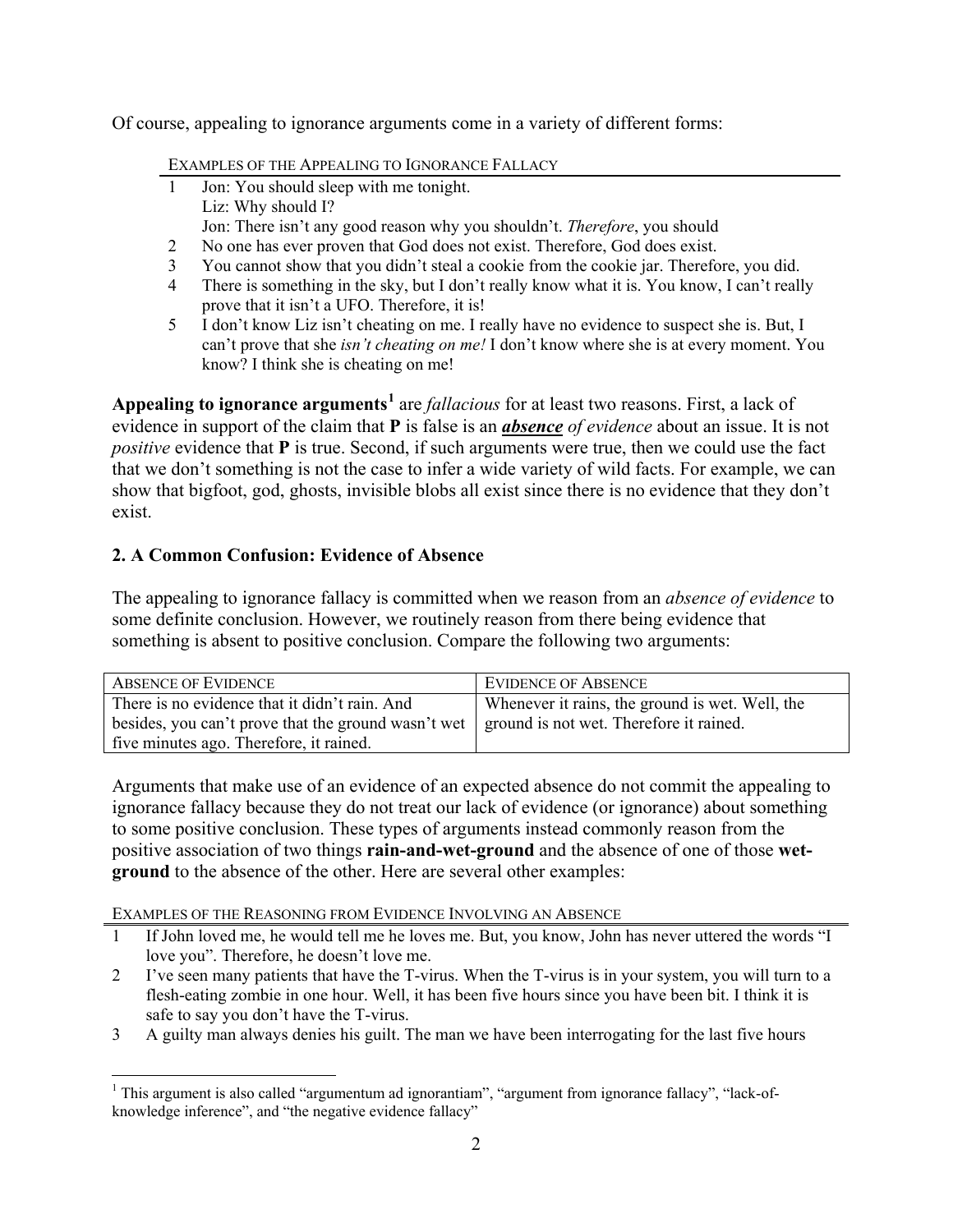hasn't denied that he is guilty. Therefore, he must be innocent.

4 If my teacher were going to give me a pop quiz today, then he would have given me a clue. Well, no clue. Therefore, no pop quiz.

#### **Exercise Set #1**

A. Create your own example of an argument that commits the appealing to ignorance fallacy. Be sure to identify how an *absence* of evidence is used as evidence to support some other claim. B. Identify whether the following commits the appealing to ignorance fallacy or is a case where an individual reasons from the evidence of an absence.

1. Jon: Listen, I never said that I didn't love you. Liz: But, you never said you did.

2. If we thought that Liz committed the crime, then we would arrest her. But, notice that there is no evidence linking her to the crime. No fingerprints, no DNA, no eyewitnesses willing to state they saw her near the crime scene. Nothing.

3. If God did exist, then there should be some sign of God's existence. But, despite what people say, God has never revealed himself (or herself) to us. That settles it. I'm an atheist and you should be too.

### **3. Who Bears the Burden of Proof?**

When an individual has the responsibility to show that a proposition **P** is true, we say that this individual **bears the burden of proof**. It is up to them to prove that **P** is the case, not up to those who don't accept **P**. That is, if someone claims that ghosts exist, who bears the responsibility in showing that this proposition is true or should be believed?

| The <i>individual making a claim</i>     | bears the burden of proof when the claim they are<br>making is not common sense, when it is controversial,<br>or when certain conventions demand it:<br><i>Sasquatch:</i> if you think that the Sasquatch<br>exists, then the burden of proof is on you to<br>prove that it exists. It is not on everyone else to<br>prove that it does not exist.<br>Law: if the State thinks John is guilty of<br>$\bullet$<br>murder, then the burden of proof is on the State<br>to prove that John is guilt. It is not on John to<br>prove he is innocent. |
|------------------------------------------|-------------------------------------------------------------------------------------------------------------------------------------------------------------------------------------------------------------------------------------------------------------------------------------------------------------------------------------------------------------------------------------------------------------------------------------------------------------------------------------------------------------------------------------------------|
| The <i>individual contesting a claim</i> | bears the burden of proof when the claim they are<br>contesting is common sense, when what they are<br>contesting is controversial, or when certain conventions<br>demand it:<br>Common-sense truths: John: 'The sky is blue.'<br>Vic: 'Prove it.'<br><i>Innocuous Testimony: Liz: 'I woke up this</i><br>٠<br>morning and ate a bowl of cereal.' Ryan: 'I<br>don't believe you. Prove it.'                                                                                                                                                     |

WHO BEARS THE BURDEN OF PROOF?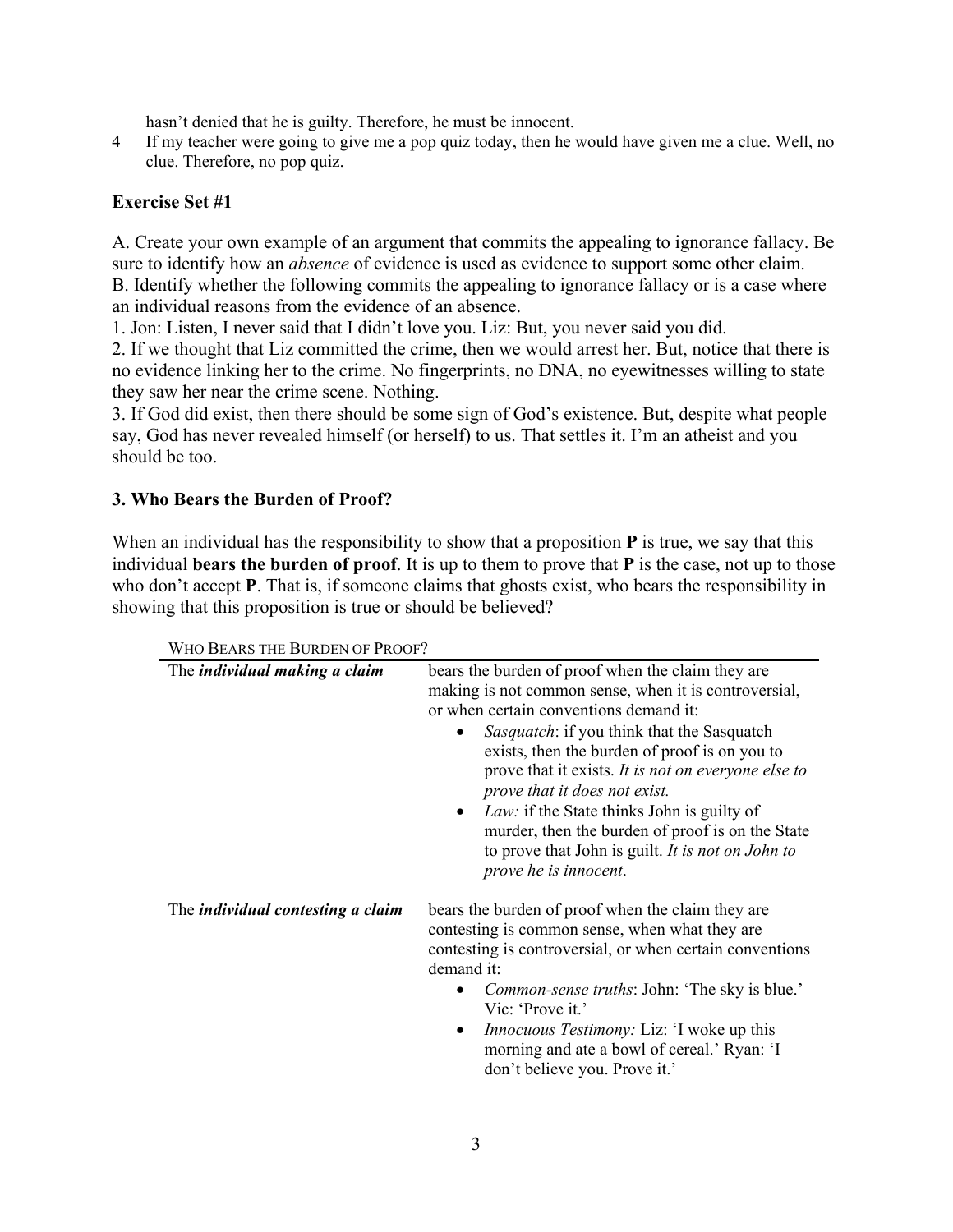However, individuals often try to *put the burden of proof* on their opponents in an effort to get the upper hand (this is a clever rhetorical trick):

- WMDs: There are WMDs in Iraq. If there were WMDs in Iraq, they are likely to be hidden. And so, we should be cautious since the fact that we have not found WMDs in Iraq is good reason to believe that they have them hidden somewhere. Therefore, Iraq should prove that they don't have WMDs by letting us inspect its military bases.
- Tabloid: *Justin Bieber dating a 50 year-old woman*. If Justin Bieber isn't, he should deny it and prove that it is false. Since he hasn't, then it is true.

When we place the burden of proof on the person making an uncontroversial claim **P**, we implicitly commit the appealing to ignorance fallacy. Why? Consider the following argument:

APPEALING TO IGNORANCE AND SHIFTING THE BURDEN OF PROOF

- P1 **P** is accepted by nearly everyone (it is uncontroversial).
- P2 But, no one can conclusively prove beyond a shadow of a doubt that **not-P** (a controversial claim) is **false.**
- IC Therefore, there is an *absence* of conclusive proof that **not-P** (the controversial claim) is false and so this is *positive evidence* that **not-P** is true.
- C Therefore, it is up to those who reject **not-P** (the controversial claim) to show that it is false.

Notice that the intermediate conclusion states that because there is an absence of proof should count as positive evidence. This sort of argument pushes the burden of proof away from individuals who ought to give *positive evidence* for their claims since what they claim runs counter to common sense or certain rules.

# **3. The Presumption of Innocence**

In the American system of justice, a defendant is *innocent until proven guilty*. Why is the burden of proof on the prosecution to prove guilt?

- *Reason #1*: If the appeal to ignorance fallacy were a legitimate form of reasoning, then it would be possible to prove an infinite number of absurd things.
	- o Example #1: You can't prove that there isn't a million dollars in my house. Therefore, there is a million dollars in my house.
	- o Example #2: You can't prove that you didn't cheat on the last exam. Therefore, you did cheat on the last exam, deserve an F for the course, and will be expelled from Penn State.
	- o Example #3: John claims he was asleep in a hotel and a hundred miles away from the crime. Psh! He can't *prove* that isn't lying and so he can't prove that the hotel receipts he gave us aren't forgeries, and so he can't prove that he wasn't at the scene of the crime, and he also can't prove he didn't stab Mary with a knife and then hid it in a place that no one can find it. Therefore, John is guilty!
- *Reason #2*: Individual liberty is fundamental. Incarcerating someone would put a limitation on their liberty. Thus, the State requires strong reason or proof that there is good reason to limit someone's liberty.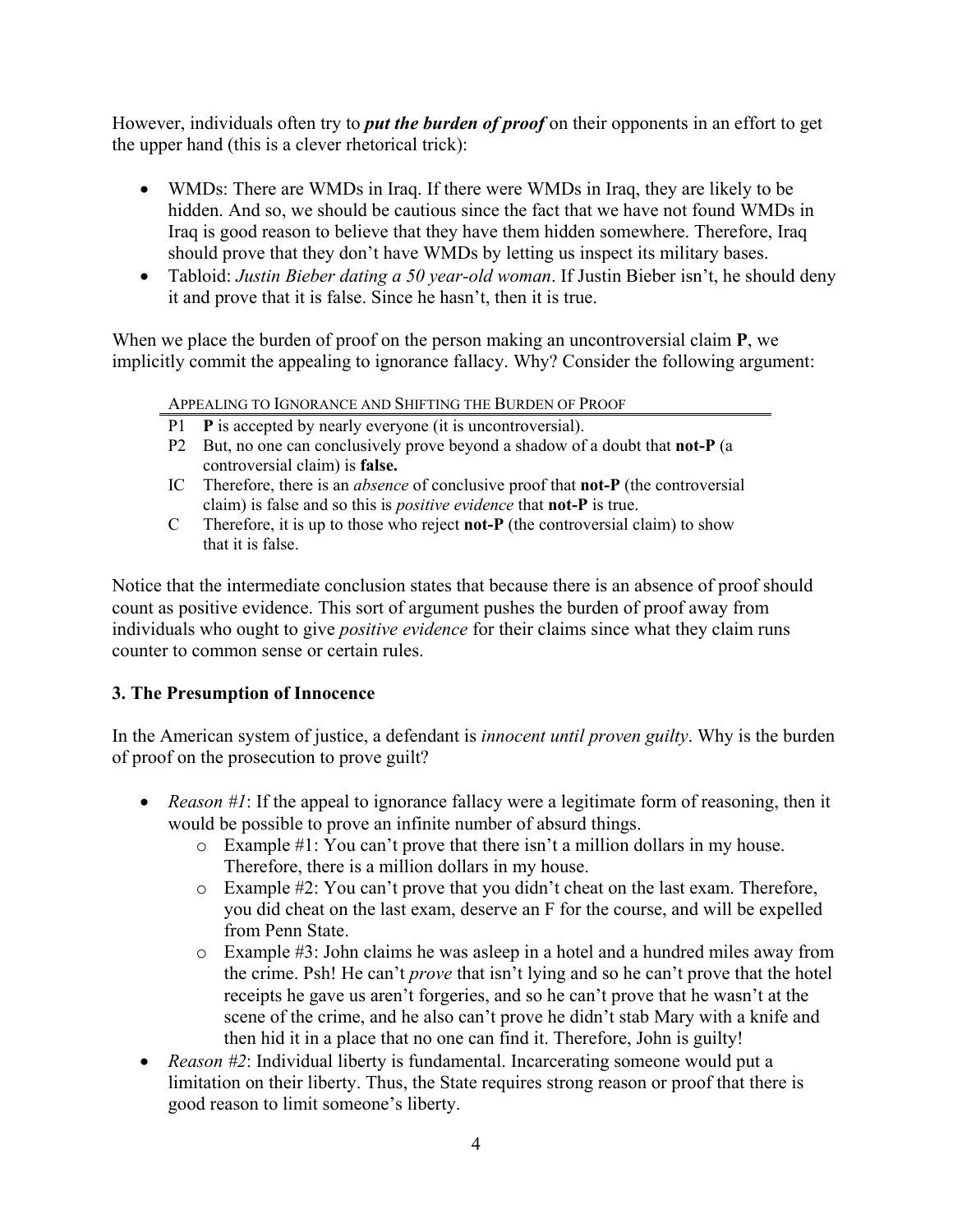*Classroom Activity*

Look suspiciously at the person sitting next to you. Now convict them of a crime that they didn't commit by using the appealing to ignorance fallacy. Write this fallacy out to present to the class.

# **4. Common Confusions Regarding the Appeal to Ignorance Fallacy**

# *Example #1: Defendants Choosing Not to Testify*

- The prosecution puts forward a weak case against John consisting mostly of shady witnesses claiming John killed Mary. John decides not to take the stand. If this is taken as an *indication* that John killed Mary, then the jury is placing the *burden of proof* on John and committing the appeal to ignorance fallacy.
	- o Why? The jury is reasoning as follows: you didn't testify and prove you are *not*  guilty, therefore you are guilty.
	- o This reasoning is incorrect because the defense does not bear the burden of proof and does not need to show that the defendant is not guilty.

*Example #2: Juries Placing the Burden of Proof on the Defendant*

- The prosecution puts forward their case. The defense then puts forward their case. The jury reasons that it is *more likely* that the defendant John killed Mary than did not kill Mary (but they have **reasonable doubt** about *whether* John killed Mary). If the jury finds John guilty, then the jury is placing the burden of proof on John to **prove his innocence**  and is thus committing the appeal to ignorance fallacy.
	- o Why? The jury is reasoning as follows: the defense did not prove that the defendant is not guilty, therefore s/he is guilty.
	- o This reasoning is incorrect because the defense does not bear the burden of proof and does not need to show that the defendant is not guilty.

Example #3: You have been pulled over!

• You are driving and are pulled over by a police officer. He asks you if you have been drinking. You don't want to answer this question and ask him if you are under arrest or are being detained. He says that he isn't interested in arresting you, he just wants to make sure you and others are safe and so you should just tell him if you have been drinking. You again ask him if you are under arrest. He begins to get angry and then says that you will be if you don't answer his questions.

o *Articulate, the best you can, the fallacy that the police officer is committing here?*

• Still angry, the police officer decides to write you a citation for an improper lane change. As he is writing the citation, he asks you where you were coming from and where you were going. You tell him that you don't want to say. He becomes furious and tells you that you are not cooperating. He orders you out of the vehicle. You exit your car and close the door behind you. He then asks you if he can search you car. You tell him "no". He pushes you out of the way and searches your car. Under law, he must have probable cause to do so. [2](#page-4-0)

<span id="page-4-0"></span> <sup>2</sup> **<sup>A</sup>** has **probable cause** for action **p** if and only if **<sup>A</sup>** is more certain than not (i.e., more than 51% certain). Note that in order for someone to have probable cause their certainty needs to be based on some *objective* evidence and not mere suspicion.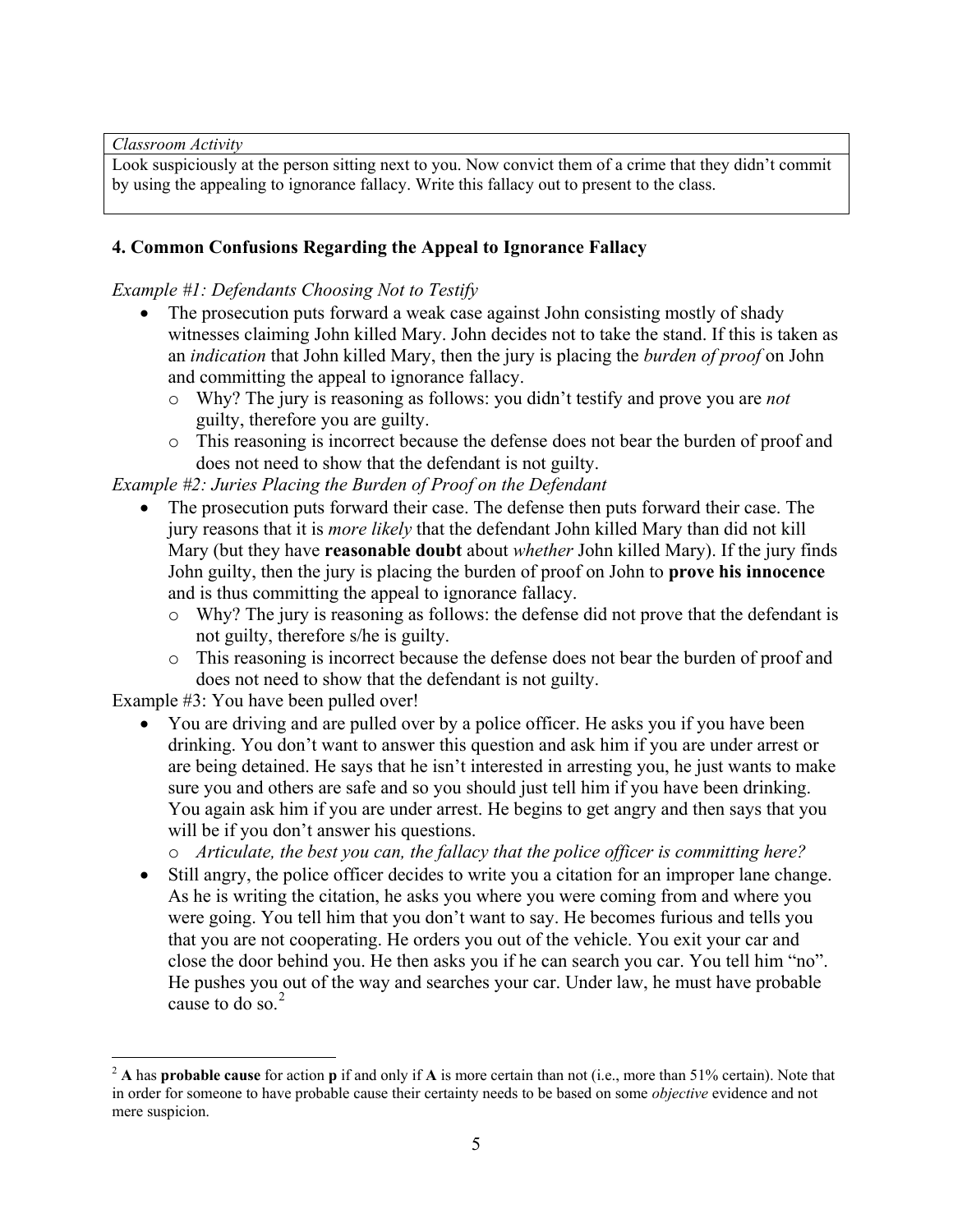o The police officer thinks you have been drinking and driving. In searching your car, he believes he is more certain than not that there is evidence of this in your car. How is this conclusion built on the appealing to ignorance fallacy? In answering this question, think about what evidence the police officer has for his certainty.

Ex.8-1 #1-3 (pp.123-125);

# **5. Zero Tolerance**

Sometimes certain organizations, government agencies, universities, etc. make use of a principle call "zero tolerance". The principle of zero tolerance is the principle that if **A** is accused of *p*, then **A** is immediately thought to be guilty of *p*. It effectively switches the burden of proof on the accused.

Example #1 (*Accused Bully*): John is a high school student accused of bullying a handicapped student. If the handicapped student accuses John of bullying, John should immediately be expelled.

Example #2 (*Accused Child Molester*): Jerry Sandusky is accused of molesting children. If someone is accused of molesting a child, he probably did it. Why? No one would ever make that sort of accusation if there wasn't some truth to it.

Example #3 (*Accused Rapist*): John is accused of raping Liz at a party. If someone is accused of raping a woman, then he probably did it. Why?

People argue for this principle on the grounds that it produces *good consequences*.

### **Argument from Consequences for Zero Tolerance in the Case of Domestic Abuse**

P1: Many handicapped people, children, and women are the victims of harm.

P2: Placing the burden of proof on the accused would yield good consequences. It would make it deter victimizers and make it easier to convict them.

C: Therefore, a zero-tolerance principle should be invoked in cases involving *bullying*, *molestation*, and *rape*.

### **Exercise Set #**

A. Are you in favor or against the principle of zero tolerance? What are some of its benefits? What are some reasons it might not be a good principle?

B. Decide where the burden of proof belongs in each of the following cases.

1. "That man stole 4 heads of lettuce from my produce department! Ask him for his alibi and search his car!" Is the owner correctly placing the burden of proof on the accused?

2. A sushi restaurant is under a health code inspection because of some questionable ingredients. Many customers have recently become ill soon after eating there. Who must prove the safety of the food in question, the health inspectors or the restaurant?

3. Late one Friday night, residence life knocked on the door of my neighbor, Ashley's dorm room. They required her to let them in since her music was too loud. Upon entering, they